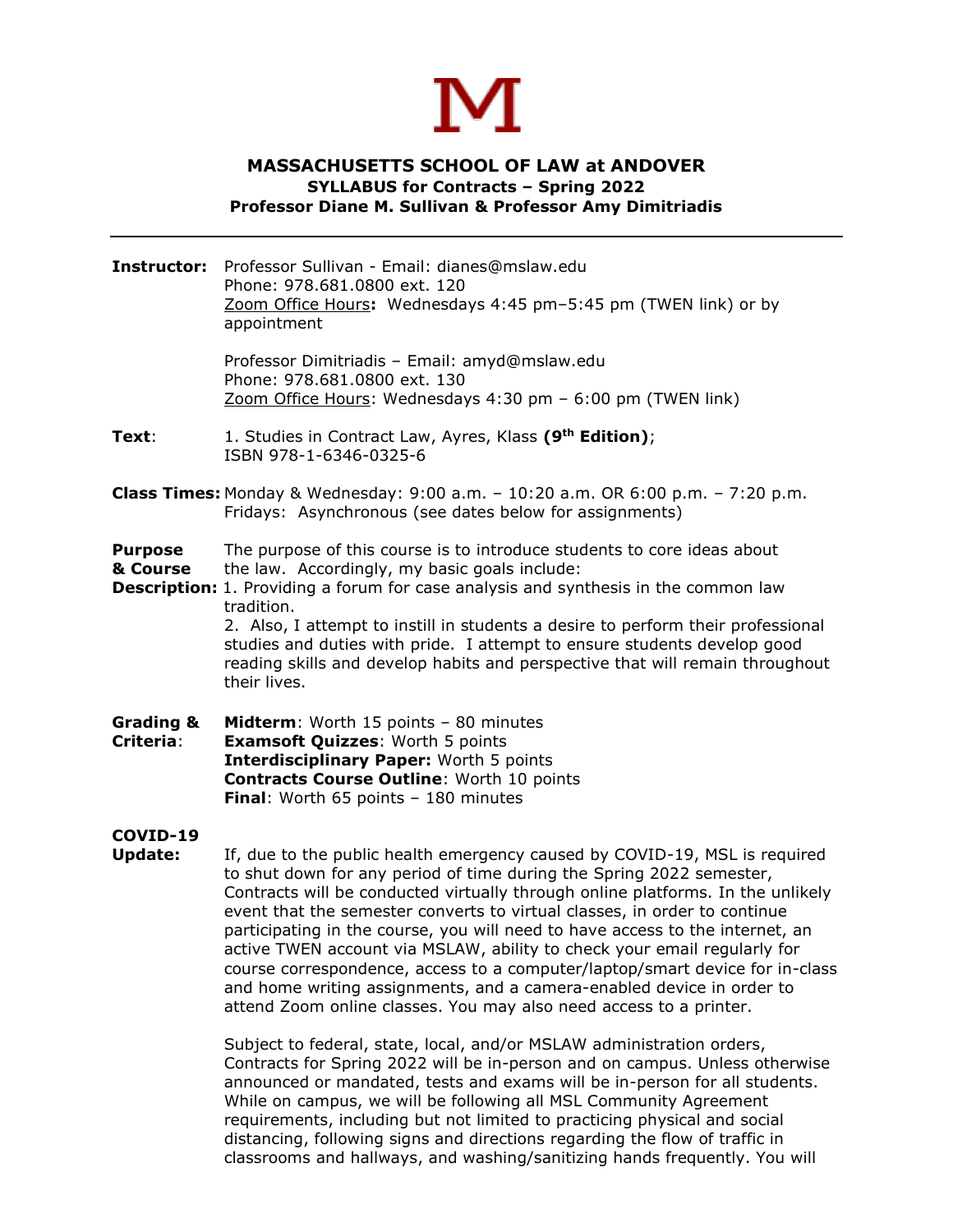also be required to stay home if you suspect that you have been exposed to COVID-19, if you have an elevated temperature or you are feeling ill/displaying unusual symptoms. If your absence is mandated by the MSL Community Agreement, we will make arrangements for you to make up any missed work.

## **No one will be penalized for taking responsible action to protect themselves and our community.**

### **ASSIGNMENTS DUE FOR EACH CLASS**

|                             | <b>Topics</b>                                                                                                                                                                                                                          | <b>Page Numbers</b> |  |
|-----------------------------|----------------------------------------------------------------------------------------------------------------------------------------------------------------------------------------------------------------------------------------|---------------------|--|
| Class 1<br>01/19            | The Consideration Requirement: Bargained For<br>and Given In Exchange                                                                                                                                                                  | 67-87               |  |
|                             | Cases Due: Kirksey v. Kirksey, Hamer v. Sidway, Langer v. Superior Steel<br>Corp., Pennsy Supply, Inc. v. American Ash Recycling Corp.                                                                                                 |                     |  |
| Class <sub>2</sub><br>01/21 | Zoom Pre-recorded class (Dropbox link on TWEN)<br>Intent to Contract; Moral Obligation; Mixed Motives<br>and Adequacy of Consideration                                                                                                 | 88-130              |  |
|                             | Cases Due: In re Greene, Cohen v. Cowles, First Hawaiian Bank v.<br>Zuckerkorn; Mills v. Wyman, Webb v. McGowin, Thomas v. Thomas,<br>Browning v. Johnson, Apfel v. Prudential-Bache Securities, Inc.                                  |                     |  |
| <b>Class 3</b><br>01/24     | Pre-existing Duty Rule, Discretion, Mutuality                                                                                                                                                                                          | 131-162             |  |
|                             | Cases Due: Levine v. Blumenthal, Alaska Packers' Assoc. v. Domenico,<br>Angel v. Murray, Rehm-Zeiher Co. v. F.G. Walker Co., McMichael v. Price,<br>Wood V. Lucy, Lady Duff-Gordon, Onmi Group, Inc. v. Seattle-First National<br>Bank |                     |  |
| <b>Class 4</b><br>01/26     | Promissory Estoppel                                                                                                                                                                                                                    | 163-185             |  |
|                             | Cases Due: Ricketts V. Scothorn, Langer v. Superior Steel Corp.,<br>Allegheny College v. National Chautaugua County Bank of Jamestown,<br>Congregation Kadimah Toras-Moshe v. Robert A. DeLeo                                          |                     |  |
| <b>Class 5</b><br>01/28     | Practice Questions on Socrative.com - TOPIC $\rightarrow$ Consideration<br>Go to: socrative.com<br>Click on: Student Login<br>Room Name: LEAMY6529<br>Name: Last name, First Name                                                      |                     |  |
|                             | Assignment Paper: Case of the Independent Cab Driver<br>Submit via TWEN under "Assignments & Quizzes"                                                                                                                                  |                     |  |
| Class <sub>6</sub><br>01/31 | The Agreement Process: Manifestation of Mutual<br>Assent; Ascertaining Assent: The "Objective" Test";<br>Implied-In-Fact Agreement                                                                                                     | 187-208             |  |
|                             | Cases Due: Embry v. Hargadine, Lucy v. Zehmer, Raffles v. Wichelhaus;<br>Wrench, LLC v. Taco Bell Corp.                                                                                                                                |                     |  |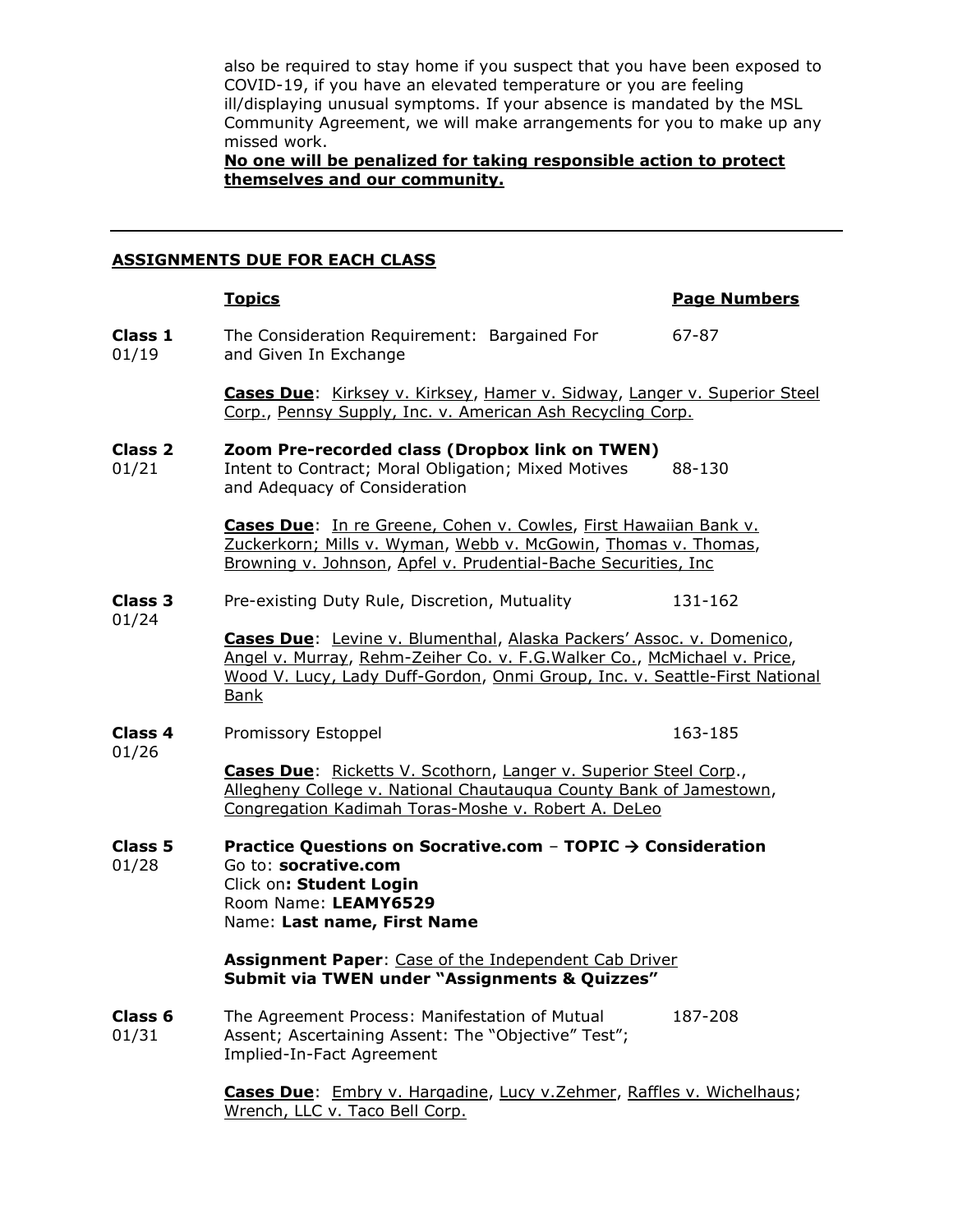| <b>Class 7</b><br>02/02 | The Agreement Process: Offer and Acceptance                                                                                                                                                                                                                           | 209-247 |  |
|-------------------------|-----------------------------------------------------------------------------------------------------------------------------------------------------------------------------------------------------------------------------------------------------------------------|---------|--|
|                         | Cases Due: Lonergan v. Scholnick, J.W. Southworth v. Oliver,<br>Lefkowitz v. Minnneapolis Surplus Store, Leonard v. Pepsico, Inc., La Salle<br>National Bank v. Mel Vega, Hendricks v. Behee, Carlill v. Carbolic Smoke Ball<br><u>Co.</u>                            |         |  |
| Class 8<br>02/04        | Practice Questions on Socrative.com - TOPIC $\rightarrow$ Offer and Acceptance<br><b>EXAMSOFT Quiz 1</b><br>Offer, Acceptance, and Consideration                                                                                                                      |         |  |
| Class 9<br>02/07        | Modes of Acceptance<br><b>Cases Due:</b> Corinthian Phamaceutical Systems, Inc. v. Lederle Laboratories,<br>Industrial America, Inc. v. Fulton Industries, Inc.                                                                                                       | 247-255 |  |
|                         | Acceptance By Performance, Acceptance By Conduct<br>or Silence                                                                                                                                                                                                        | 256-282 |  |
|                         | Cases Due: Glover v. Jewish War Veterans of United States,<br>Ever-Tite Roofing Corp. v. G.T Green, Russell v. Texas Co.,<br>R.L. Ammons v. Wilson & Co., Schreiber v. Mills, Beneficial National Bank,<br>U.S.A. v. Obie Payton                                      |         |  |
| Class 10<br>02/09       | Termination of Offers; Timing Issues; Counteroffers<br>$(S2-207)$                                                                                                                                                                                                     | 282-326 |  |
|                         | Cases Due: Dickinson v. Dodds, Humble Oil & Refining Co. v. Westside<br>Investment Corp., Marchiondo v. Scheck, Baird v. Gimbel Brothers, Inc.,<br>Drennan v. Star Paving Co., Adams v. Lindsell, Minneapolis & St. Louis<br>Railway Co. v. Columbus Rolling-Mill Co. |         |  |
| Class 11<br>02/11       | Practice Questions on Socrative.com - TOPIC $\rightarrow$ Offer and Acceptance<br><b>EXAMSOFT Quiz 2</b><br>Offer, Acceptance, and Consideration                                                                                                                      |         |  |
| Class 12<br>02/14       | Special Problems in the Agreement Process §2-207;<br>Shrinkwrap and Browsewrap                                                                                                                                                                                        | 326-365 |  |
|                         | <b>Cases Due:</b> DTE Energy Technologies, Inc. v. Briggs Electric, Inc., Textile<br>Unlimited, Inc. v. A. BMH and Company, Inc., Hill v. Gateway 2000, Klocek v.<br>Gateway, Specht v. Netscape Communications Corp., Cairo, Inc. Crossmedia<br>Services, Inc.       |         |  |
| Class 13<br>02/16       | Indefinite Agreements and Gaps                                                                                                                                                                                                                                        | 365-388 |  |
|                         | <b>Cases Due:</b> Varney v. Ditmars, Oglebay Norton Company v. Armco, Inc.,<br>Blinn v. Beatrice Community Hospital and Health Center, Inc.                                                                                                                           |         |  |
|                         | Precontractual Liability; Accord and Satisfaction                                                                                                                                                                                                                     | 388-424 |  |

**Cases Due**: Metro-Goldwyn-Mayer, Inc. v. Scheider, Joseph Martin, Jr., Delicatessen, Inc. v. Shumacher, Hoffman v. Red Owl Stores, Inc. Empro Manufacturing Co., Inc. v. Ball-Co Manufacturing, Inc., (continued  $\rightarrow$ ) Dixon v. Wells Fargo Bank, N.A., Douthwright v. Northeast Corridor **Foundation** 

Recovery Without Agreement: Unjust Enrichment 424-430

**Cases Due:** Bailey v. West, Kossian v. American National Insurance Co.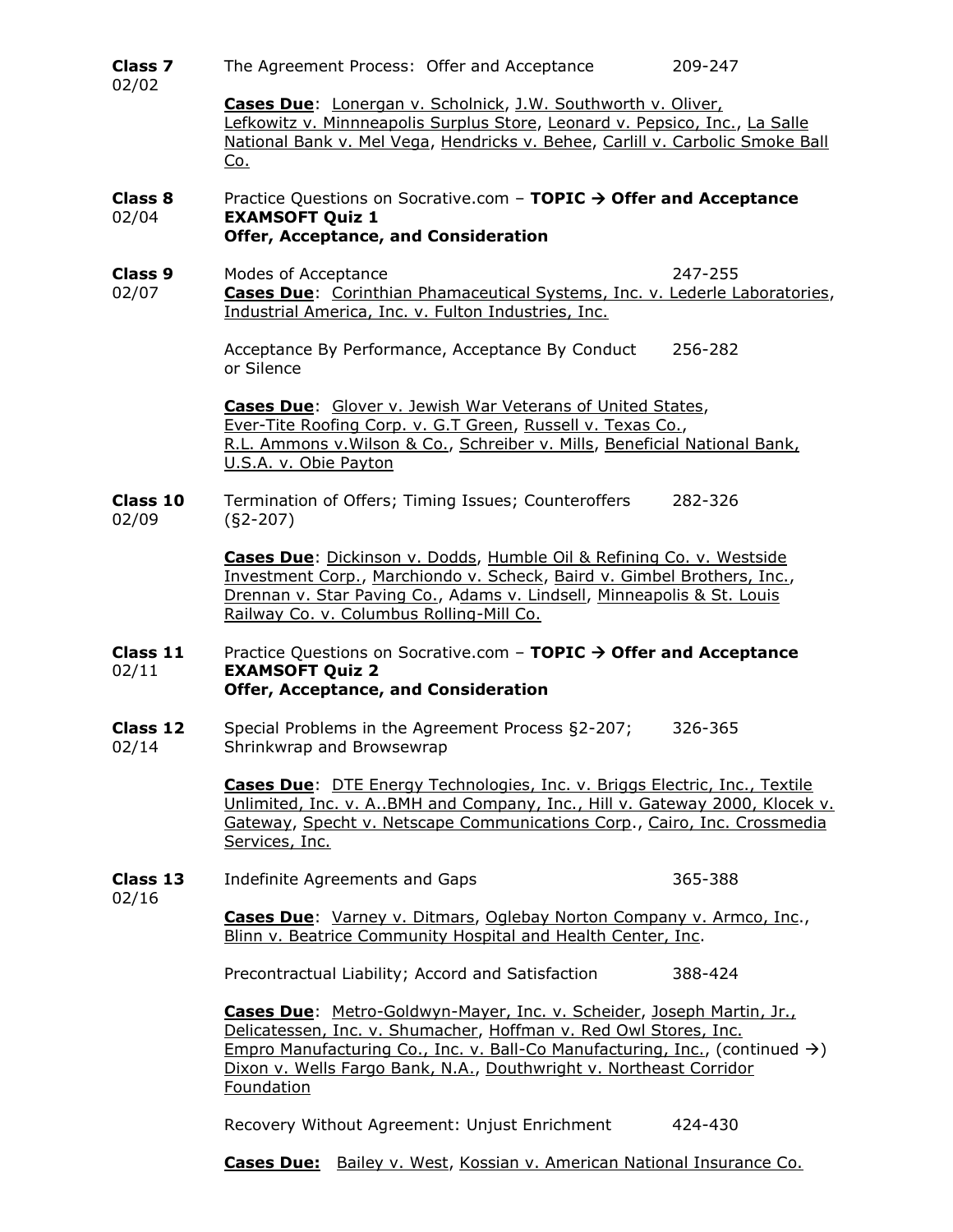#### **Class 14** Practice Questions on Socrative.com – **TOPIC** → **UCC §2-207** 02/18 **EXAMSOFT Quiz 3 Black Letter Law (comprehensive)**

**Class 15** Formation Defenses, The Statute of Frauds 431-466 02/21 **Cases Due**: Professional Bull Riders, Inc. v. AutoZone, Inc., Crabtree v.

Elizabeth Arden Sales Corp., Sullivan v. Porter, DF Activities Corp. v. Brown

Capacity: Infancy, Mental Incompetence and Intoxication 467-484

**Cases Due**: Bowling v. Sperry, Heights Realty, Ltd. v. E.A. Phillips, Ervin v. Hosanna Ministry, Inc.

**Class 16 \*MIDTERM\***

02/23

**Class 17 Mental Health Friday** – Take the day to recoup

02/25

**Class 18** Mistake 484-516

02/28

**Cases Due**: Boise Junior College District v. Mattefs Construction Co., Beachcomber Coins, Inc. v. Ron Boskett, Sherwood, v. Walker, Lenawee County Board of Health v. Messerly, OneBeacon America Insurance Co. v. Travelers Indemnity Co. of Illinois, Ayer v. Western Union Telegraph Co.

#### **Class 19** Misrepresentation and nondisclosure, Duress and 517**-**561 03/02 Undue Influences, Public Policy

**Cases Due**: Laidlaw v. Organ, Marina District Development Co. v. Phillip Ivey, Vokes v. Murray, Inc., Hill v. Jones, Rubenstein v. Rubenstein, Austin Instrument, Inc. v. Loral Corp., Machinery Hauling, Inc. v. Steel of West Virginia

#### **Class 20 Zoom Pre-recorded class (Dropbox link on TWEN)**

03/04 Unconscionability 561-601

**Cases Due**: Williams v. Walker-Thomas Furniture Co., Jones v. Star Credit Corp., In re Louis Fleet v. United States Consumer Council, Ferguson v. Countrywide Credit Industries, Inc., Zapatha v. Dairy Mart, Inc., Coursey v. Caterpillar

**Class 21** Illegality and Public Policy **601-657** 601-657

03/07

**Cases Due**: Sinnar v. Le Roy, Homami v. Iranzadi, Broadley v. Mashpee Neck Marina, Inc., Data Management, Inc. v. Greene, Watts v. Watts, Kass v. Kass, A.Z. v. B.Z., Wallis v. Smith

**Class 22** Parol Evidence **659-707** 

03/09

**Cases Due**: Mitchill v. Lath, Masterson v. Sine, Alaska Northern Development, Inc. v. Alyeska Pipeline Service Co., Pacific Gas & Electric Co. v. G.W. Thomas Drayage & Rigging Co., Frigaliment Importing Co. v. B.N.S. International Sales Corp., In re Katrina, Inc. v. AMF Bowling Products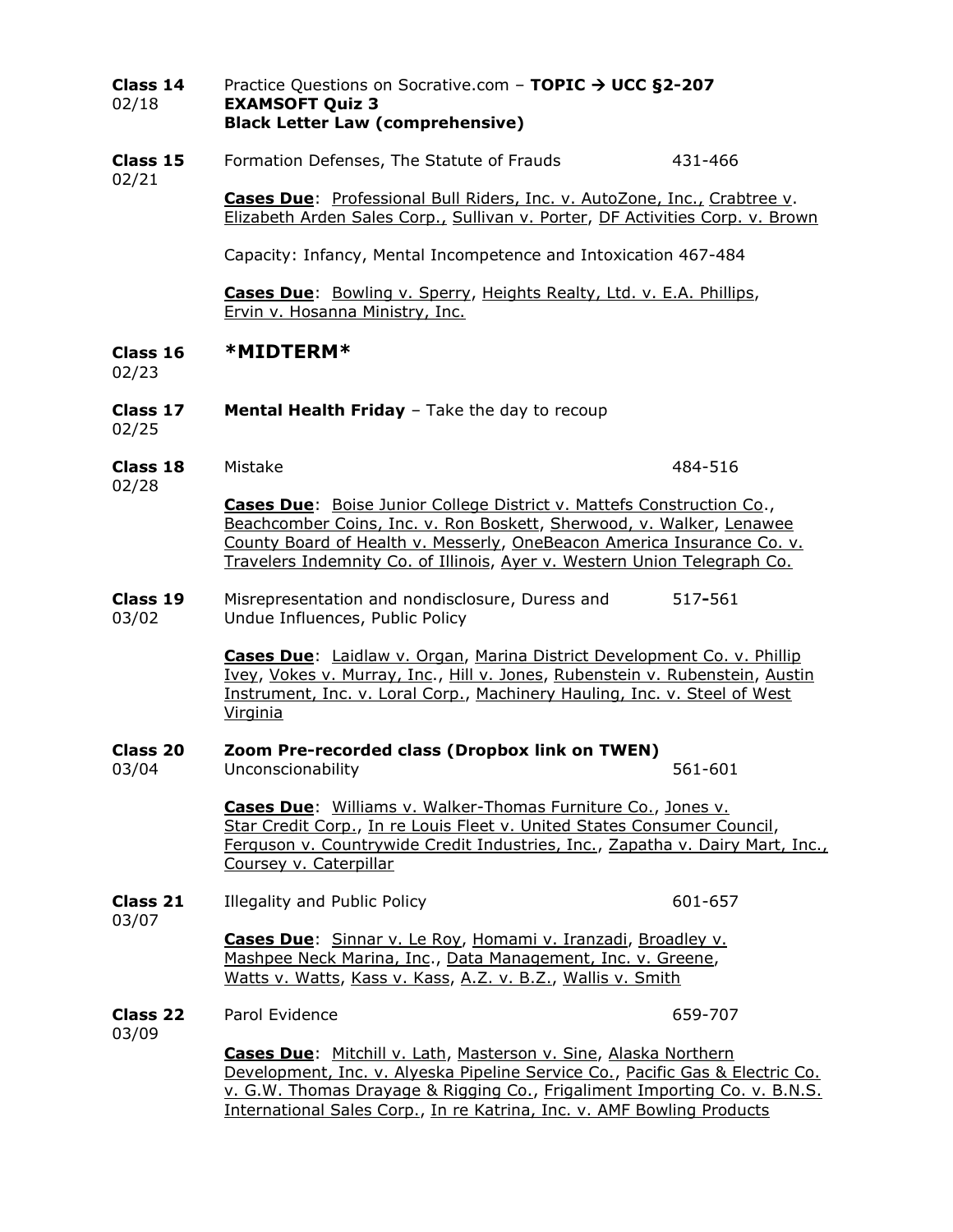**Class 23** Practice Questions on Socrative.com – **TOPIC** → **Parol Evidence** 03/11 **EXAMSOFT Quiz 4 Defenses and Parol Evidence**

## **\*SPRING BREAK\* March 13 – March 20**

**Class 24** The Duty of Good Faith 707-750

03/21

**Cases Due**: Centronics Corporation v. Genicom Corporation, Patterson v. Meyerhofer, Market Street Assoc. LP v. Frey

Exercise of Reserved Discretion

**Cases Due:** Omni Group, Inc. v. Seattle-First National Bank, Billman v. Hensel, Austrian Airlines Oesterreichische Luftverkehrs AG v. UT Finance Corp., Feld v. Levy & Sons, Inc.

**Class 25** Modification by Agreement, Termination of Contractual 751-771 03/23 Relations Other than for Breach

> **Cases Due**: Roth Steel Products v. Sharon Steel Corp., Hillesland v. Federal Land Bank Assoc. of Grand Forks

Warranties; Tort and Statutory Liability for Falsehood; 772-828 **Conditions** 

**Cases Due**: Rogath v. Siebenmann, V.S.H. Realty, Inv. v. Texaco, Inc., All-Tech Telecom, Inc. v. Amway Corporation, Dove v. Rose Acre Farms, Inc., In re Carter's Claim, Clark v. West

#### **Class 26** Practice Questions on Socrative.com – **TOPIC** → **Modification** 03/25 **EXAMSOFT Quiz 5 Parol Evidence and Modification**

**Class 27** Conditions **829-862** 

**Cases Due**: Dynamic Machine Works, Inv. v. Machine & Electrical Consultants, Inc., Ferguson v. Phoenix Assurance Company of New York. Palmer v. Fox, Jacob & Youngs, Inc. v. Kent

**Class 28** Changed Circumstances: Impracticability 862-899

03/30

03/28

**Cases Due**: United States v. Wegematic Corp., Taylor v. Caldwell, Canadian Industrial Alcohol Co. v. Dunbar Molasses Co., Dills v. Town of Enfield, Centex Corporation v. Dalton, Bolin Farms v. American Shippers Ass'n., Kaiser-Francis Oil Co. v. Producer's Gas Co.

# **Class 29 Assignment Paper**: Impracticability

# 04/01 **Submit via TWEN under "Assignment & Quizzes"**

**Class 30** Frustration of Purpose; Arbitration Clause 900-950 04/04

> **Cases Due**: Paradine v. Jane, Krell v. Henry, Washington State Hop Producers, Inc. v. Goschie Farms, Inc., Hall Street Associates, L.L.C. v. Mattel, Inc., Michael-Curry Cos., Inv. v. Knutson Shareholders Liquidating Trust, Stolt-Nielsen S.A. v. Animal Feeds International Corp., Misty Ferguson v. Countrywide Credit Industries, Inc., AT&T Mobility LLC v. Vincent **Concepcion**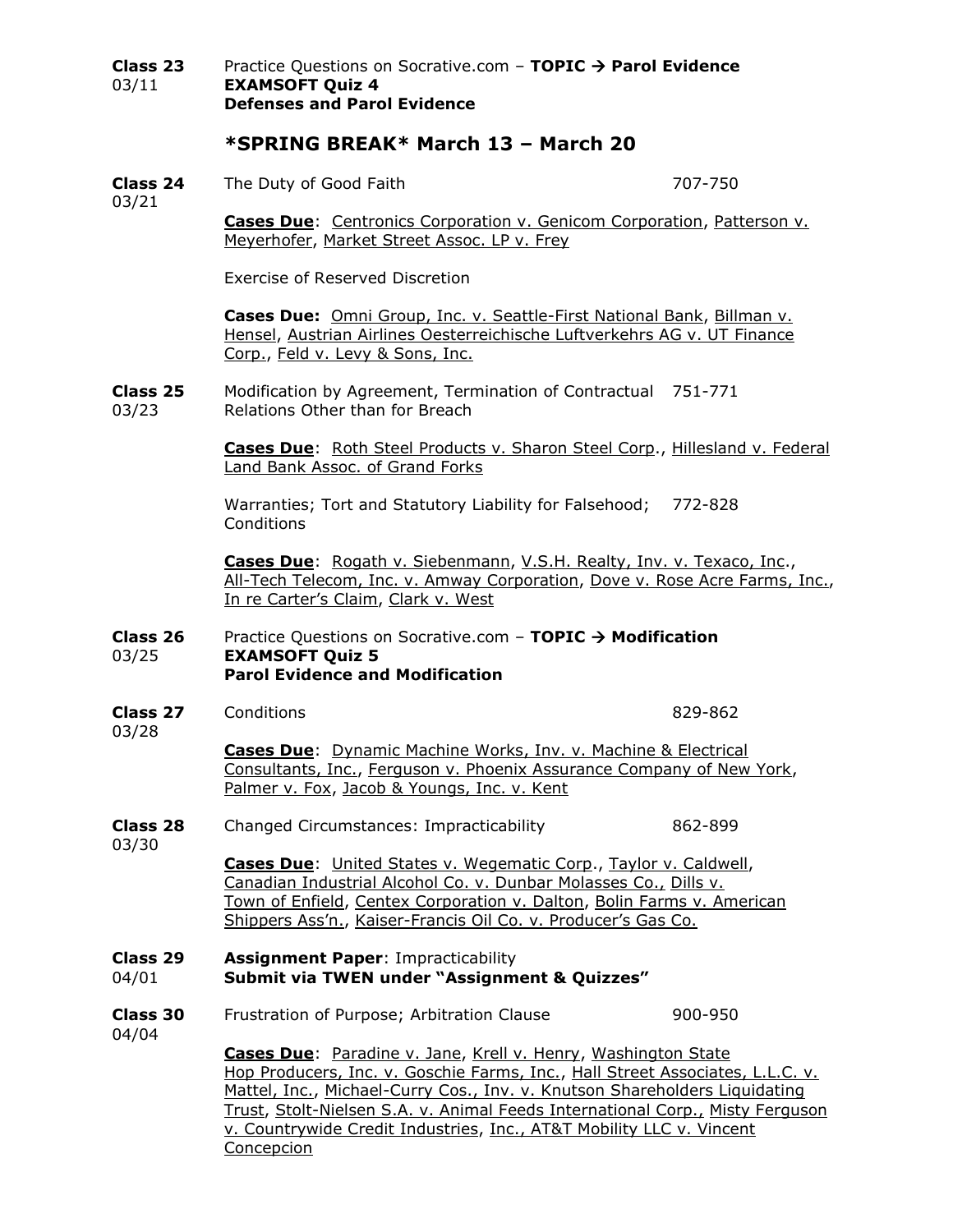| Class 31          | Remedies                                                                                                                                                                                                                                                                                                        | 951-991                |  |
|-------------------|-----------------------------------------------------------------------------------------------------------------------------------------------------------------------------------------------------------------------------------------------------------------------------------------------------------------|------------------------|--|
| 04/06             | Cases Due: Albert Hochster v. Edgar De La Tour, H.B. Taylor v. Elizabeth<br>Johnson, Alaska Pacific Trading Co. v. Eagon Forest Products, Inc., Northern<br>Indiana Public Service Co. v. Carbon County Coal Co., Walgreen Co. v. Sara<br>Creek Property Co.                                                    |                        |  |
| Class 32<br>04/08 | Practice on Socrative.com - TOPIC $\rightarrow$ Conditions<br><b>EXAMSOFT Quiz 6</b><br><b>Conditions and Excuse for Non-Performance</b>                                                                                                                                                                        |                        |  |
| Class 33<br>04/11 | Damages                                                                                                                                                                                                                                                                                                         | 991-1021               |  |
|                   | <b>Cases Due:</b> Alice Sullivan v. James O'Connor, Sidney Bernstein v. Ronald<br>Nemeyer, Glendale Federal Bank, FSB v. United States, Clark v. Marsiglia,<br>Spang Industries, Inc., Fort Pitt Bridge Division v. Aetna Casualty & Surety<br>Co., Hydraform Products Corp. v. American Steel & Aluminum Corp. |                        |  |
| Class 34<br>04/13 | Seller's Remedies                                                                                                                                                                                                                                                                                               | 1021-1041              |  |
|                   | Cases Due: American Mechanical v. Union Machine Co. of Lynn, Inc.,<br>Locks v. Wade, Rosario Inchaustegui v. 666 5 <sup>th</sup> Avenue Limited Partnership                                                                                                                                                     |                        |  |
|                   | <b>Buyer's Remedies</b>                                                                                                                                                                                                                                                                                         | 1042-1063              |  |
|                   | Cases Due: Reliance Cooperage Corp. v. Treat, John & Catherine Rivers v.<br>Barry Deane, Willie Peevyhouse v. Garland Coal & Mining Company, American<br>Standard, Inc. v. Harold Schectman                                                                                                                     |                        |  |
| Class 35<br>04/15 | Practice Questions on Socrative.com - TOPIC $\rightarrow$ Remedies<br><b>EXAMSOFT Quiz 7</b><br><b>Damages and Remedies</b>                                                                                                                                                                                     |                        |  |
|                   | Animal Rights Day Volunteer Day on campus (sign up in advance)                                                                                                                                                                                                                                                  |                        |  |
| 04/18             | * NO CLASS - PATRIOTS DAY *                                                                                                                                                                                                                                                                                     |                        |  |
| Class 36<br>04/20 | Divisible and Indivisible Contracts<br>Mental Anguish and Punitive Damages                                                                                                                                                                                                                                      | 1064-1079<br>1080-1107 |  |
|                   | Cases Due: Marcus Lowy v. United Pacific Insurance Co., New Era Homes<br>Corp. v. Engelbert Forster, Britton v. Turner                                                                                                                                                                                          |                        |  |
|                   | <b>Cases Due:</b> Elliot Kaplan and Jeanne Kaplan v. Mayo Clinic, David Plotnik et<br>al. v. John Meihaus et al, Angelo Acquista v. New York Life Insurance<br>Company, Boise Dodge, Inc. v. Robert E. Clark, White Plains Coat & Apron Co.<br>v. Cintas Corp.                                                  |                        |  |
| Class 37<br>04/22 | Practice Questions on Socrative.com - TOPIC → UCC 2-207<br><b>EXAMSOFT Quiz 8</b><br><b>Modification and UCC 2-207</b>                                                                                                                                                                                          |                        |  |
|                   | <b>Interdisciplinary Paper Due via TWEN under "Assignment &amp; Quizzes"</b>                                                                                                                                                                                                                                    |                        |  |
| Class 38          | Injunctive Relief and Liquidated Damages                                                                                                                                                                                                                                                                        | 1107-1158              |  |
| 04/25             | Cases Due: Curtice Brothers Co. v. Catts, Lumley v. Wagner, Curb Records,<br>Inc. v. Samuel T. McGraw, Southwest Engineering Co. v. United States,<br>Cellphone Termination Fee Cases, Lewis Refrigeration Co. v. Sawyer Fruit,                                                                                 |                        |  |